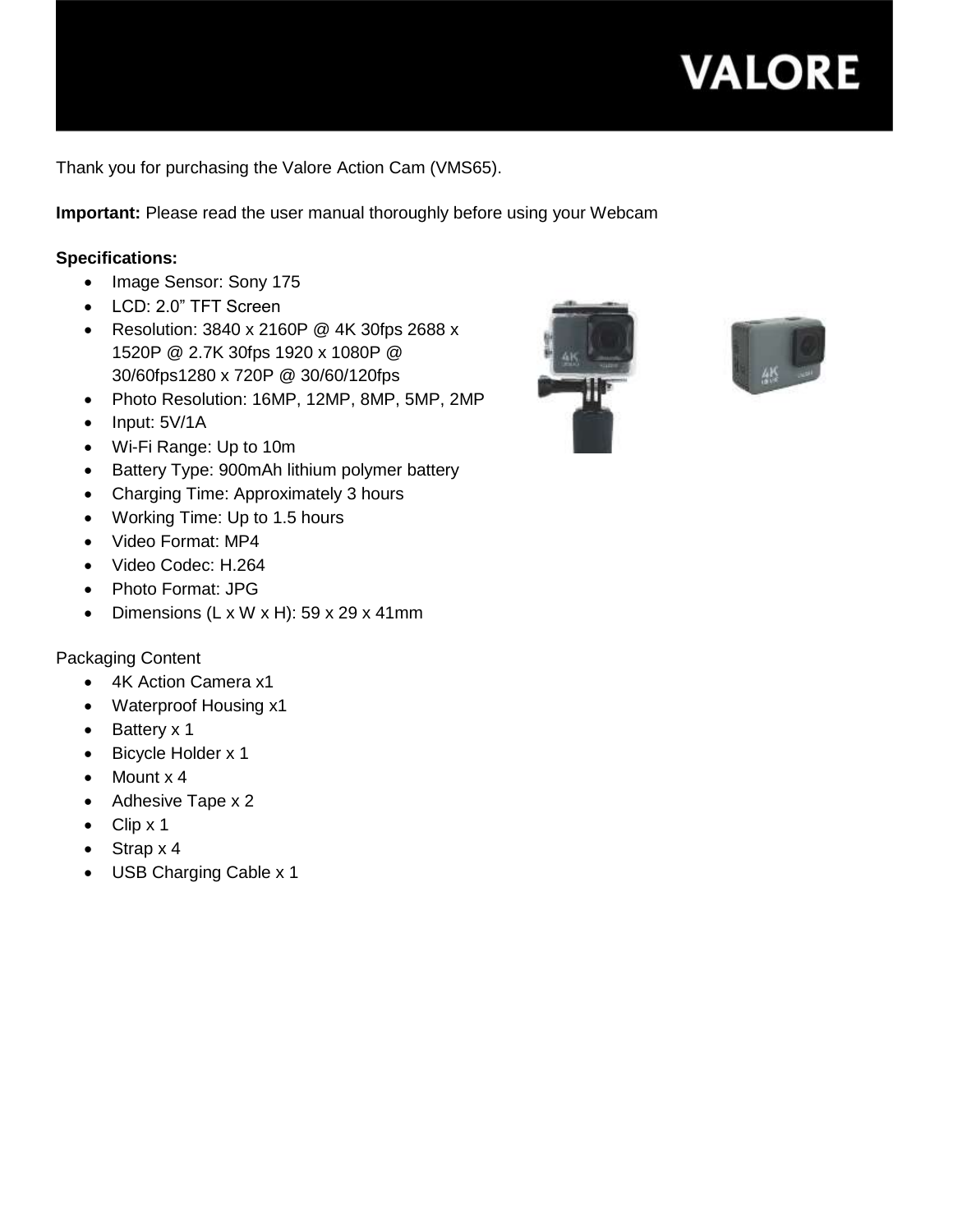#### **UNDERSTANDING THE PRODUCT**



1. Micro USB port 2.MIC port 3. Micro SD slot 4. Micro HDMI port 5.Mode 6.Lens 7. Operation indicator 8. Charging indicator 9.Screen 11.OK button/Shutter button 12.Up button 10. indicator 13. Down button 14. Speaker 15. Battery 16. Battery cover

**MOUNTING**

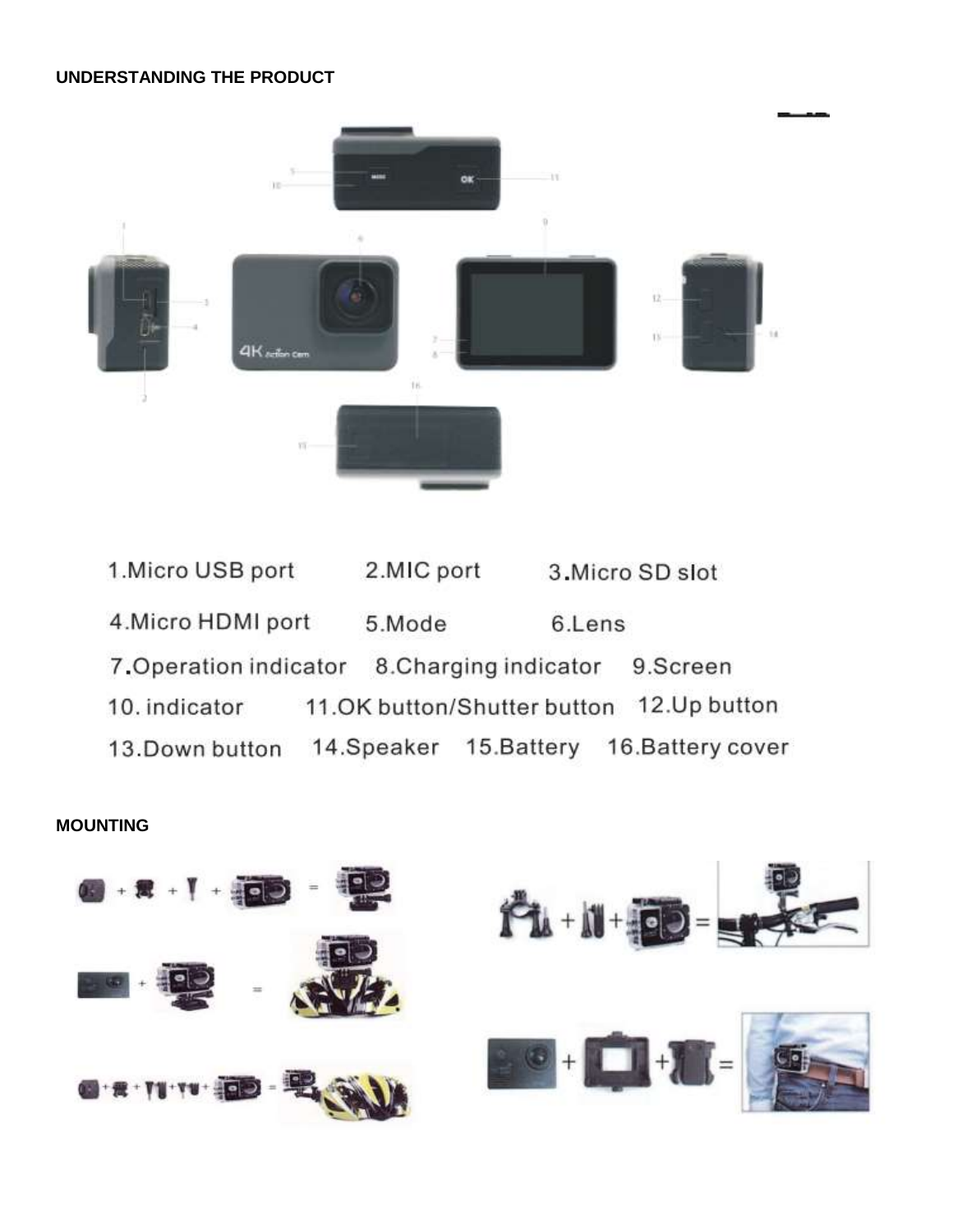### **OPERATION**

### **Power On/Off**

a) Long-press Power button to switch camera on.

b) Long-press Power button to switch camera off.

## **Changing modes**

Power on the camera then short-press the Power/Mode button to switch between Video/Photography/ Playback/Settings.



**Video mode.** 

Camera mode



Playback function

When the camera switched to the Video mode  $\blacksquare$ , press "OK" button to start recording, while the upper left corner of the screen flashes, press the "OK" button again to stop the recording.

At camera mode  $\bullet$ , press the "OK" button to take pictures.

Shooting mode: single shot / timer self-timer (3seconds / 5 seconds / 10 seconds/20 seconds) / continuous shooting

# **Charging battery**

Use the micro-USB cable charge the camera with a computer or wall adaptor.

- a) Do not leave charging overnight.
- b) The camera can record video while charging.
- c) The camera can be charged while power off

### **Turning on Wi-Fi**

Press the up button for 1-3 seconds until a Wi-Fi icon shown up, the top LED light will flash yellow when Wi-Fi is enabled, you can see the Wi-Fi name and password on the camera screen.

To disconnect Wi-Fi, press the "Up" button for 1-3 seconds.

### **Installation and use of the App**

Please download and install the "XDV" app from the Apple app store or Google Play store.

Make sure the Action camera's Wi-Fi is enabled and the connection is ready.

Go to your smartphone Wi-Fi setting and select the Valore VMS65, enter the Wi-Fi password which default setting is: 1234567890.

Turn on the XDV app, from here you can watch a live real time preview of your camera, remote record and photo, change camera settings, playback file, download file to your smartphone, share to social media and delete files.

### **Insert the Micro SD card**

Please only use Class 10 Micro SD card. Format the card before use.

### **Transferring file to a computer**

Plug the camera into a computer using the Micro USB cable then select "USB mode" on the camera, the inserted Micro SD card will be able to read by the computer and you can transfer files directly. Or remove the Micro SD card and plug into a computer using a card adaptor to copy the file.